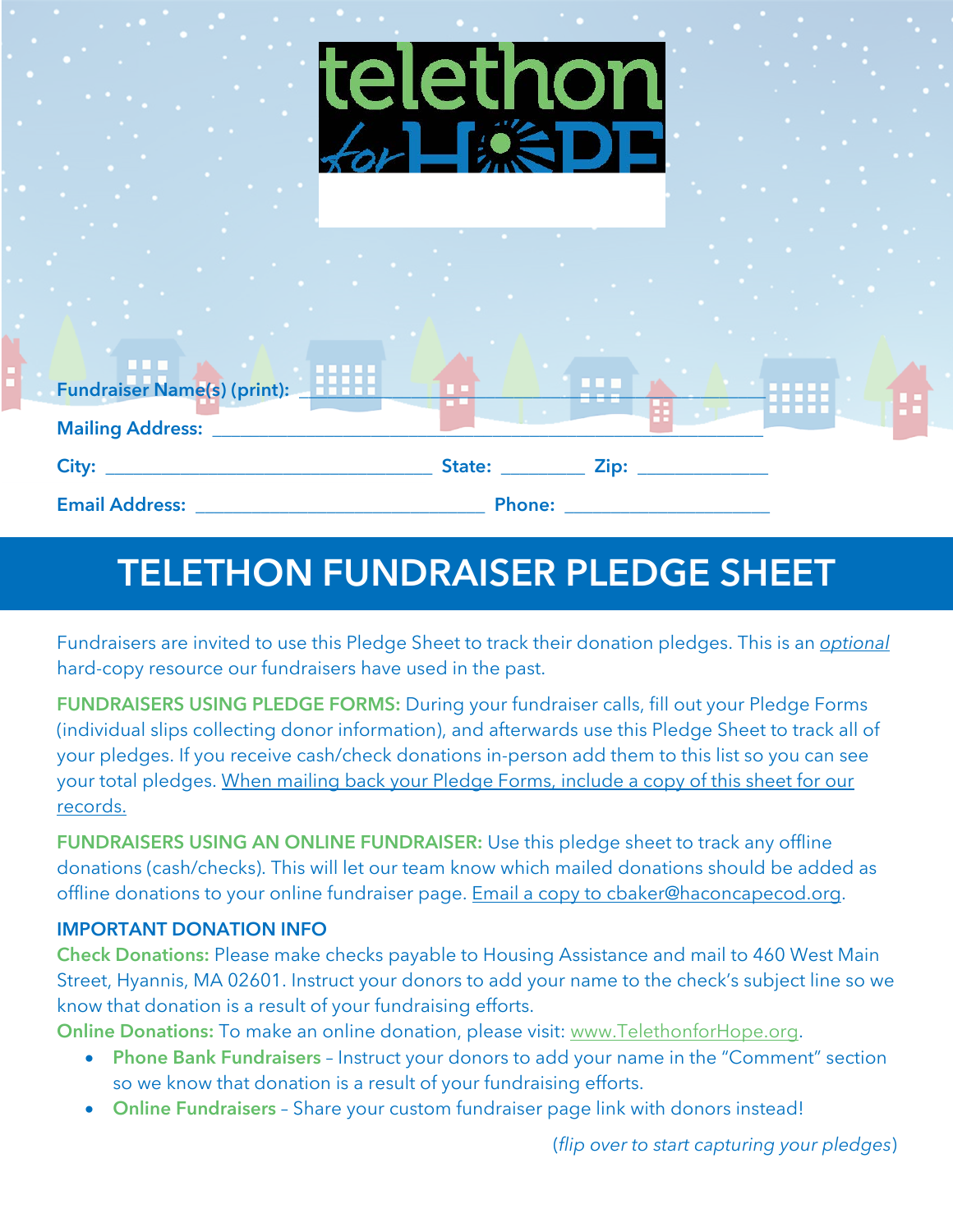| <b>DONOR'S NAME</b> | <b>PHONE/EMAIL</b> | PLEDGE AMT. PAID? (Y/N) |  |
|---------------------|--------------------|-------------------------|--|
|                     |                    |                         |  |
|                     |                    |                         |  |
|                     |                    |                         |  |
|                     |                    |                         |  |
|                     |                    |                         |  |
|                     |                    |                         |  |
|                     |                    |                         |  |
|                     |                    |                         |  |
|                     |                    |                         |  |
|                     |                    |                         |  |
|                     |                    |                         |  |
|                     |                    |                         |  |
|                     |                    |                         |  |
|                     |                    |                         |  |
|                     |                    |                         |  |
|                     |                    |                         |  |
|                     |                    |                         |  |
|                     |                    |                         |  |
|                     |                    |                         |  |

**Total Donations (page 1) \$** \_\_\_\_\_\_\_\_\_\_\_\_\_\_\_\_\_